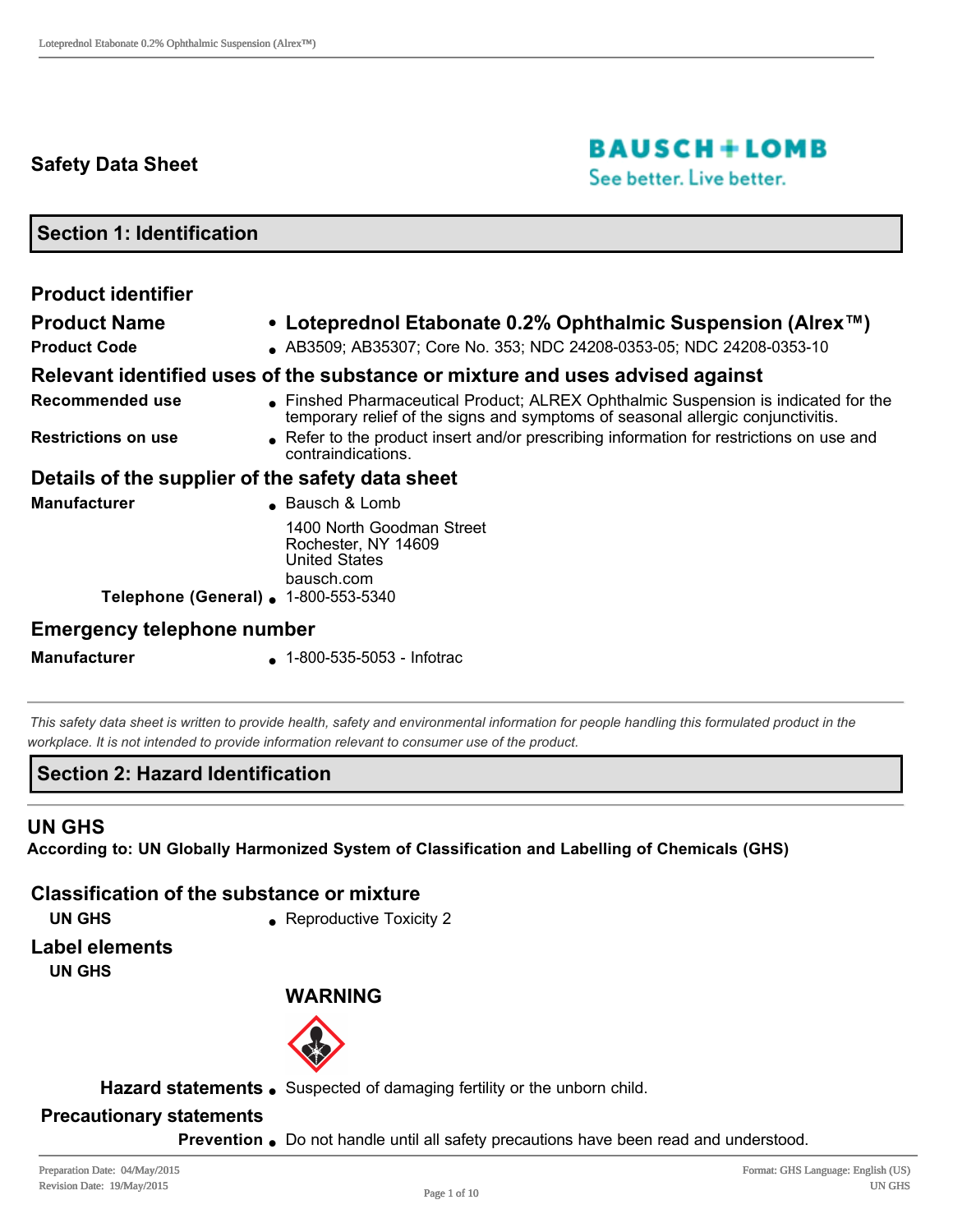|                      | Wash thoroughly after handling.<br>Use personal protective equipment as required.                                                                                                                                                                                                                          |
|----------------------|------------------------------------------------------------------------------------------------------------------------------------------------------------------------------------------------------------------------------------------------------------------------------------------------------------|
|                      | Response • IF ON SKIN: Wash with plenty of soap and water.<br>If skin irritation or rash occurs: Get medical advice/attention.                                                                                                                                                                             |
|                      | <b>Storage/Disposal</b> • Keep tightly closed. Store at room temperature 15-25°C (59-77°F), to maintain product<br>integrity. Use before date marked on carton and/or container.<br>Dispose of content and/or container in accordance with local, regional, national, and/or<br>international regulations. |
| <b>Other hazards</b> |                                                                                                                                                                                                                                                                                                            |
| <b>UN GHS</b>        | • No data available                                                                                                                                                                                                                                                                                        |

#### **Section 3 Composition/Information on Ingredients**

#### **Substances**

• Material does not meet the criteria of a substance according to United Nations Globally Harmonized System of Classification and Labelling of Chemicals (GHS)

#### **Mixtures**

| <b>Composition</b>             |                                           |                |                                                          |
|--------------------------------|-------------------------------------------|----------------|----------------------------------------------------------|
| ∥Chemical Name                 | <b>Identifiers</b>                        | %              | <b>Classifications According to Regulation/Directive</b> |
| Benzalkonium Chloride Solution | CAS: 139-07-1<br>EINECS: 205-351-5        | $< 0.1\%$      | <b>UN GHS: NDA</b>                                       |
| Edetate Disodium Dihydrate     | CAS: 139-33-3<br><b>EINECS:205-358-3</b>  | $< 0.1\%$      | <b>UN GHS: NDA</b>                                       |
| Glycerine                      | CAS:56-81-5<br>EINECS: 200-289-5          | 1% TO 5%       | <b>UN GHS:</b> Skin Irrit. 3; Eye Irrit. 2B              |
| Loteprednol Etabonate          | CAS:82034-46-6                            | $0.2\%$        | <b>UN GHS: NDA</b>                                       |
| Povidone                       | CAS:9003-39-8                             | 1% TO 5%       | <b>UN GHS: NDA</b>                                       |
| Tyloxapol                      | CAS:25301-02-4                            | $< 1\%$        | <b>UN GHS:</b> Skin Irrit. 2; Eye Irrit. 2A              |
| Water                          | CAS: 7732-18-5<br><b>EINECS:231-791-2</b> | <b>Balance</b> | <b>UN GHS:</b> Classification criteria not met           |

Hydrochloric Acid (CAS:7647-01-0, EINECS:231-595-7) and/or Sodium Hydroxide (CAS# 1310-73-2, EINECS: 215-185-5) may be added to adjust the pH.

*The exact percentage of composition has been withheld as a trade secret.*

#### **Section 4: First-Aid Measures**

# **Description of first aid measures**

| Inhalation  | . No inhalation exposure expected with this formulation under normal conditions of use.<br>If signs/symptoms develop, get medical attention.                                                                |
|-------------|-------------------------------------------------------------------------------------------------------------------------------------------------------------------------------------------------------------|
| <b>Skin</b> | • Flush with fresh water if contact with skin or eyes. If skin irritation occurs: Get medical<br>advice/attention.                                                                                          |
| Eye         | • For accidental and non-therapeutic applications, flush eyes with copious amounts of<br>water for at least 15 minutes. Get medical attention. If eye irritation persists: Get<br>medical advice/attention. |
| Ingestion   | No specific treatment is necessary since this material is not likely to be hazardous by<br>ingestion. If large quantities are accidentally ingested (greater than a tablespoon), get                        |
|             |                                                                                                                                                                                                             |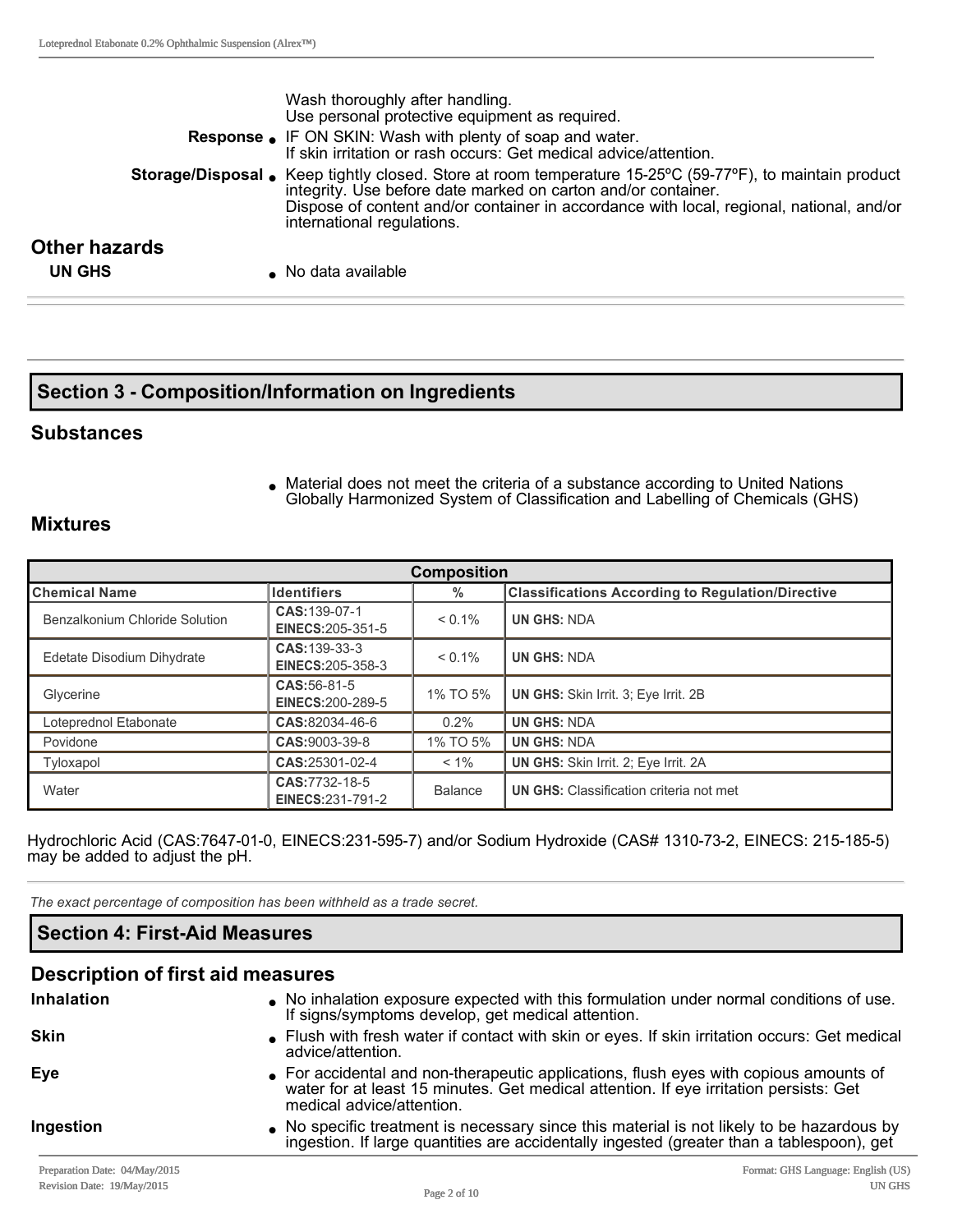medical attention immediately.

## **Most important symptoms and effects, both acute and delayed**

• Ocular adverse reactions occurring in 5-15% of patients treated with loteprednol etabonate ophthalmic suspension (0.2%-0.5%)in clinical studies included abnormal vision/blurring, burning on instillation, chemosis, discharge, dry eyes, epiphora, foreign body sensation, itching, injection, and photophobia. Other ocular adverse reactions occurring in less than 5% of patients include conjunctivitis, corneal abnormalities, eyelid erythema, keratoconjunctivitis, ocular irritation/pain/discomfort, papillae, and uveitis.

# **Indication of any immediate medical attention and special treatment needed Other information**

<sup>l</sup> Have the product container or label with you when calling a poison control center or doctor, or going for treatment.

# **Extinguishing media**

|                                   | <b>Suitable Extinguishing Media .</b> SMALL FIRES: Dry chemical, CO2, water spray or regular foam.<br>LARGE FIRE: Water spray, fog or regular foam. |
|-----------------------------------|-----------------------------------------------------------------------------------------------------------------------------------------------------|
| Unsuitable Extinguishing<br>Media | $\bullet$ No data available                                                                                                                         |

#### **Special hazards arising from the substance or mixture**

**Unusual Fire and Explosion Hazards**  $\bullet$  None known. **Hazardous Combustion Products**  $\bullet$  None known.

#### **Advice for firefighters**

<sup>l</sup> Structural firefighters' protective clothing will only provide limited protection. Wear positive pressure self-contained breathing apparatus (SCBA).

#### **Section 6 Accidental Release Measures**

# **Personal precautions, protective equipment and emergency procedures**

**Personal Precautions In All Accepts** a No special controls or personal protection required under conditions of intended use. In the event of bulk spills, wear suitable protective eyewear, clothing, protective boots and protective gloves. Evacuate immediate area. Ensure adequate ventilation. Refer to Section 8.

**Emergency Procedures** . Keep unauthorized personnel away. Ventilate closed spaces before entering. Stop leak if you can do it without risk.

#### **Environmental precautions**

**Prevent spilled material from entering storm sewers or drains, waterways, and contact** with soil.

# **Methods and material for containment and cleaning up**

**Containment/Clean-up Measures** <sup>l</sup> Contain spilled product. For small spills, add suitable absorbent material. Scoop up and place in an appropriate liquid-tight container equipped with a tight cover for disposal. For large spills, dike spilled material or otherwise contain material to ensure runoff does not reach a waterway. Place spilled material in an appropriate, liquid-tight container equipped with a tight cover for disposal. Dispose of in accordance with Section 13.

# **Section 7 Handling and Storage**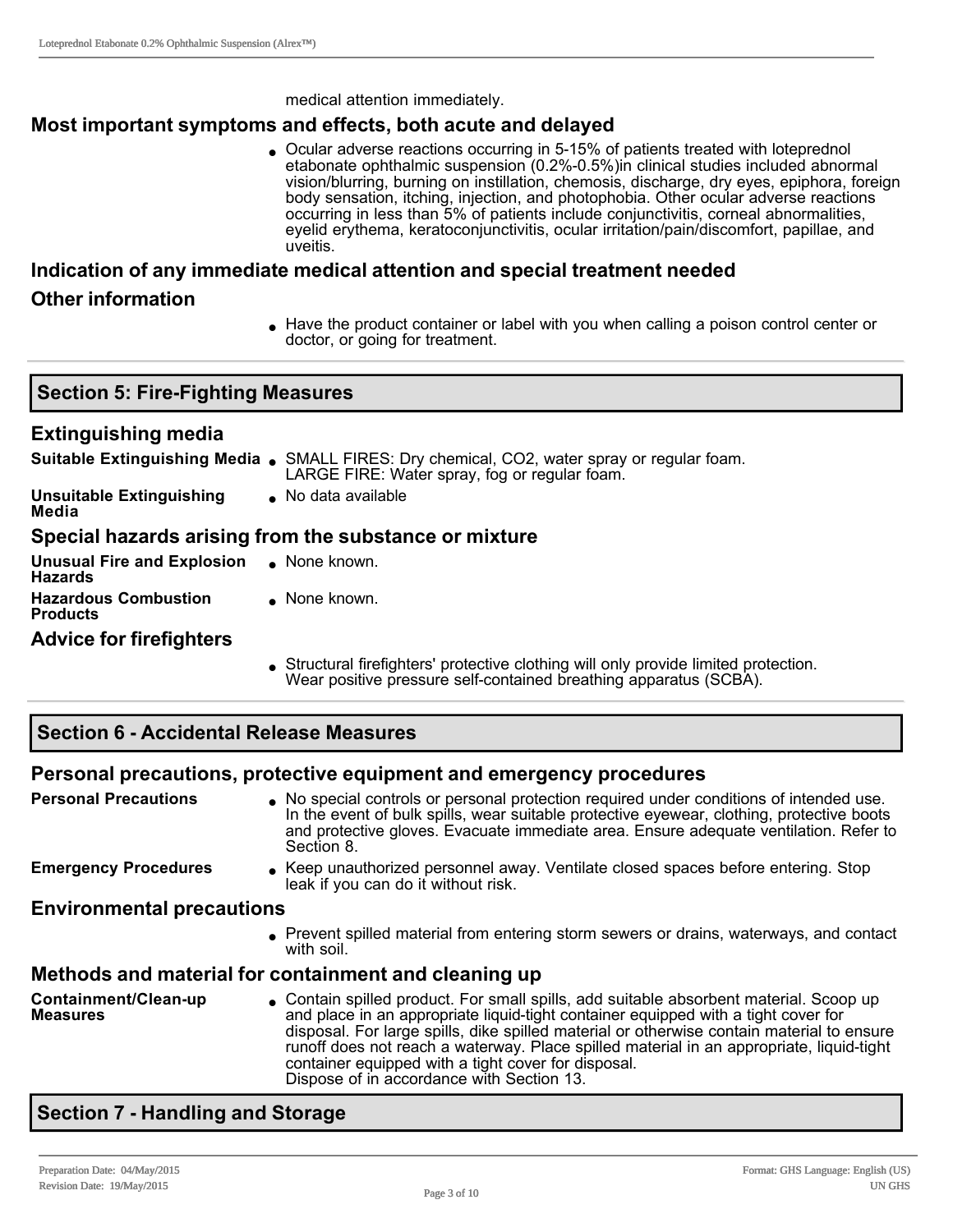#### **Precautions for safe handling**

Handling **Handling** No special handling is required. Refer to Section 8. Use only in accordance with product literature. Use only in accordance with product literature.

#### **Conditions for safe storage, including any incompatibilities**

- 
- **Storage Storage Store at room temperature 15-25°C (59-77°F), to maintain product** the state of the store at room temperature 15-25°C (59-77°F), to maintain product integrity. Use before date marked on carton and/or container.

**Incompatible Materials or Ignition Sources**

 $\bullet$  None specified.

#### **Section 8 Exposure Controls/Personal Protection**

#### **Control parameters**

**Exposure Limits/Guidelines** . Refer to the occupational exposure limits / guidelines for the individual product components.

| <b>Exposure Limits/Guidelines</b> |           |                             |                                                                                              |
|-----------------------------------|-----------|-----------------------------|----------------------------------------------------------------------------------------------|
|                                   | lResult I | <b>Canada Quebec</b>        | <b>OSHA</b>                                                                                  |
| <b>Glycerine</b><br>$(56-81-5)$   |           | TWAs ∥10 mg/m3 TWAEV (mist) | 15 mg/m3 TWA (mist, total particulate); 5 mg/m3 TWA<br>$\mathbf$ (mist, respirable fraction) |

#### **Exposure controls**

| <b>Engineering</b><br><b>Measures/Controls</b>             | • Good general ventilation should be used. Ventilation rates should be matched to<br>conditions. If applicable, use process enclosures, local exhaust ventilation, or other<br>engineering controls to maintain airborne levels below recommended exposure limits.<br>If exposure limits have not been established, maintain airborne levels to an acceptable<br>level.                                                                                                                                                                                                                                                           |
|------------------------------------------------------------|-----------------------------------------------------------------------------------------------------------------------------------------------------------------------------------------------------------------------------------------------------------------------------------------------------------------------------------------------------------------------------------------------------------------------------------------------------------------------------------------------------------------------------------------------------------------------------------------------------------------------------------|
| <b>Personal Protective Equipment</b>                       |                                                                                                                                                                                                                                                                                                                                                                                                                                                                                                                                                                                                                                   |
| <b>Respiratory</b>                                         | In the event of a bulk spill, and where risk assessment shows that air-purifying<br>respirators are appropriate, a NIOSH (US) or CEN (EU) -certified air-purifying respirator<br>equipped with HEPA cartridges may be permissible under certain circumstances<br>where airborne concentrations are expected to exceed exposure limits, when<br>adequate oxygen is present and as a backup to engineering controls. Use a positive<br>pressure air-supplied respirator if there is any potential for an uncontrolled release or<br>any other circumstances where air purifying respirators may not provide adequate<br>protection. |
| Eye/Face                                                   | • Wear protective eyewear (goggles, face shield, or safety glasses) when handling bulk<br>product before closed in final packaging. In the event of a spill, appropriate eye<br>protection should be worn.                                                                                                                                                                                                                                                                                                                                                                                                                        |
| <b>Hands</b>                                               | • Wear appropriate gloves.                                                                                                                                                                                                                                                                                                                                                                                                                                                                                                                                                                                                        |
| <b>Skin/Body</b>                                           | • No special personal protection required under conditions of intended use. In the event<br>of a bulk spill, wear appropriate protective clothing.                                                                                                                                                                                                                                                                                                                                                                                                                                                                                |
| <b>General Industrial Hygiene</b><br><b>Considerations</b> | • Wash thoroughly after handling.                                                                                                                                                                                                                                                                                                                                                                                                                                                                                                                                                                                                 |
| <b>Environmental Exposure</b><br><b>Controls</b>           | • No data available                                                                                                                                                                                                                                                                                                                                                                                                                                                                                                                                                                                                               |

#### **Section 9 Physical and Chemical Properties**

#### **Information on Physical and Chemical Properties**

| <b>Material Description</b> |               |                        |                           |
|-----------------------------|---------------|------------------------|---------------------------|
| <b>Physical Form</b>        | Liauid        | Appearance/Description | white aqueous suspension. |
| Color                       | White         | Odor                   | INo odor.                 |
| Odor Threshold              | INot relevant |                        |                           |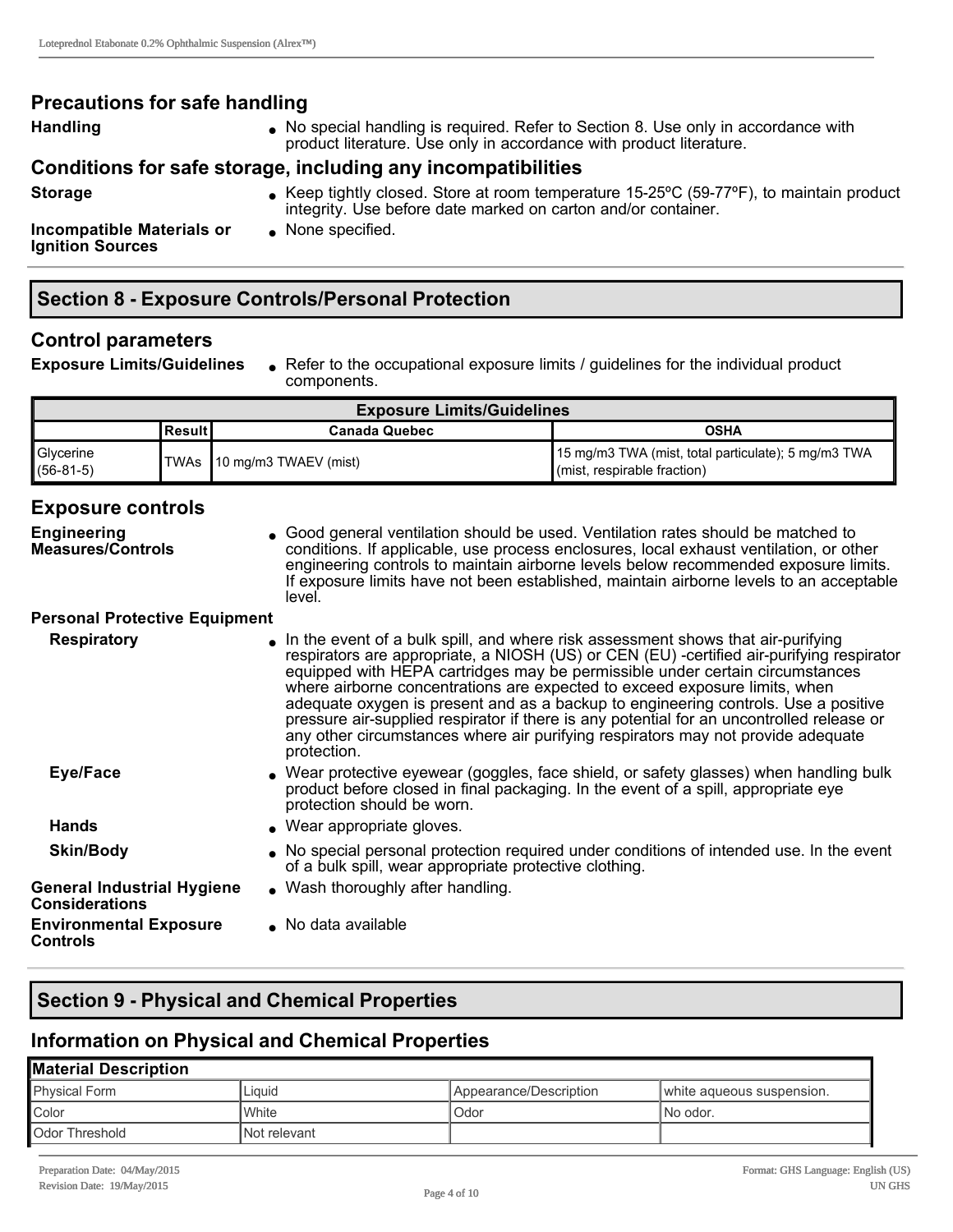#### **General Properties**

| <b>Boiling Point</b>                                  | No data available | <b>Melting Point</b>    | Not relevant      |
|-------------------------------------------------------|-------------------|-------------------------|-------------------|
| Decomposition Temperature                             | No data available | pH                      | No data available |
| Specific Gravity/Relative Density                     | $= 1.007$ Water=1 | <b>Water Solubility</b> | No data available |
| Viscosity                                             | No data available |                         |                   |
| Volatility                                            |                   |                         |                   |
| Vapor Pressure                                        | Not relevant      | Vapor Density           | Not relevant      |
| <b>Evaporation Rate</b>                               | Not relevant      |                         |                   |
| Flammability                                          |                   |                         |                   |
| <b>Flash Point</b>                                    | Not relevant      | UEL                     | Not relevant      |
| LEL<br>Not relevant                                   |                   | Autoignition            | Not relevant      |
| Environmental                                         |                   |                         |                   |
| Octanol/Water Partition coefficient No data available |                   |                         |                   |

#### **Section 10: Stability and Reactivity**

#### **Reactivity**

• No dangerous reaction known under conditions of normal use.

#### **Chemical stability**

• Stable under normal temperatures and pressures.

#### **Possibility of hazardous reactions**

 $\bullet$  No data available

#### **Conditions to avoid**

**Extreme heat or cold. Do not freeze.** 

#### **Incompatible materials**

 $\bullet$  No data available

#### **Hazardous decomposition products**

 $\bullet$  No data available

#### **Section 11 - Toxicological Information**

#### **Information on toxicological effects**

| <b>Components</b>                          |                    |                                                                                                                                             |
|--------------------------------------------|--------------------|---------------------------------------------------------------------------------------------------------------------------------------------|
| Povidone (1% TO 5%)                        | 9003-39-<br>8      | Acute Toxicity: Ingestion/Oral-Rat LD50 · 100 g/kg; Gastrointestinal: Hypermotility, diarrhea                                               |
| Benzalkonium Chloride<br>Solution (< 0.1%) | 139-07-1           | <b>Acute Toxicity:</b> Ingestion/Oral-Rat LD50 $\cdot$ 400 mg/kg                                                                            |
| Edetate Disodium Dihydrate (<<br>$0.1\%$   |                    | 139-33-3 Acute Toxicity: Ingestion/Oral-Rat LD50 • 2 g/kg                                                                                   |
| Tyloxapol $($ < 1% $)$                     | 25301-<br>$02 - 4$ | Acute Toxicity: Ingestion/Oral-Rat LD50 • > 5 g/kg                                                                                          |
| Glycerine (1% TO 5%)                       | 56-81-5            | Acute Toxicity: Ingestion/Oral-Rat LD50 • 12600 mg/kg; Behavioral: General anesthetic;<br>Behavioral: Muscle weakness; Liver: Other changes |

#### **GHS Properties Classification**

I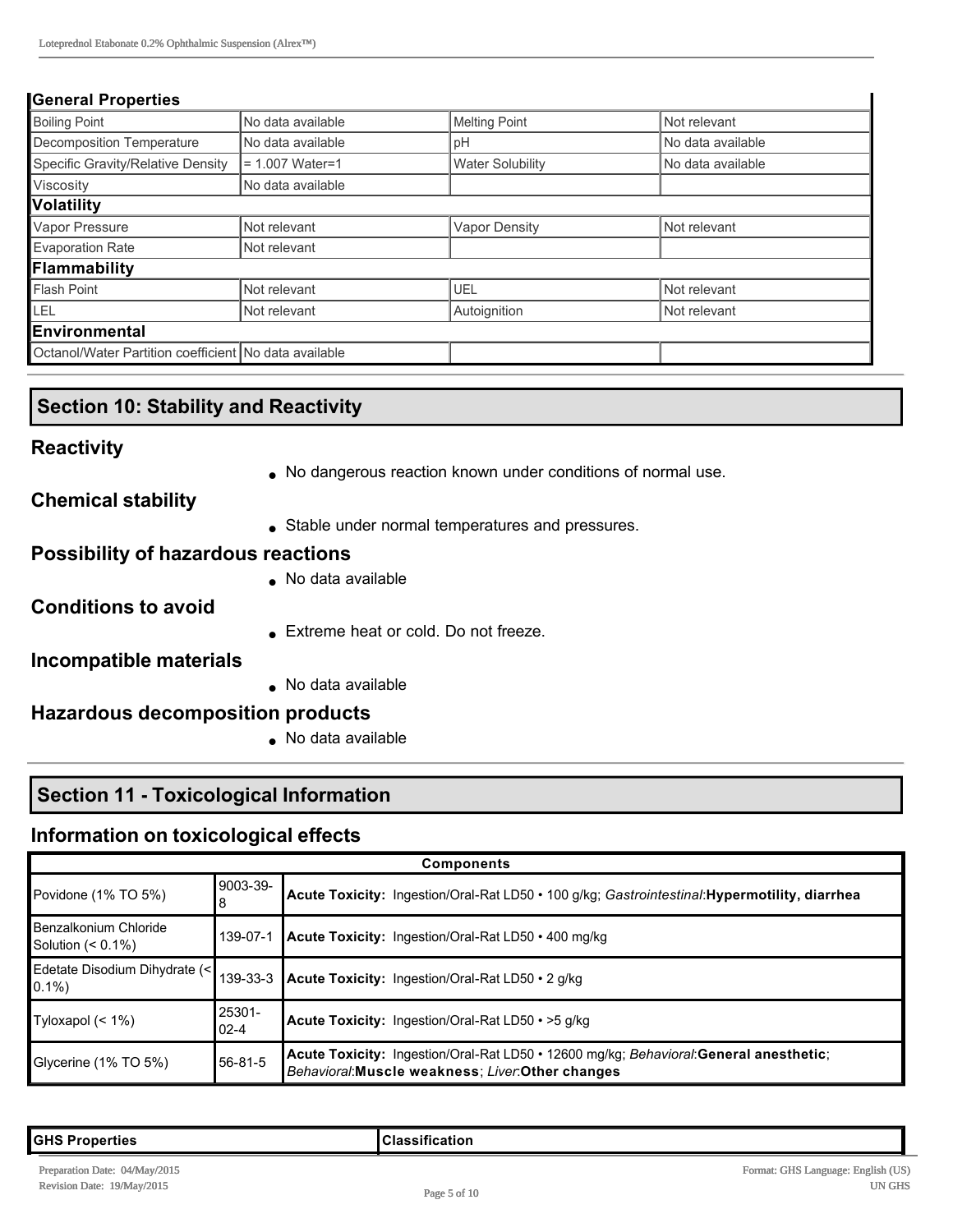| <b>Acute toxicity</b>            | UN GHS . Classification criteria not met        |
|----------------------------------|-------------------------------------------------|
| <b>Aspiration Hazard</b>         | <b>UN GHS • Classification criteria not met</b> |
| Carcinogenicity                  | <b>UN GHS • Classification criteria not met</b> |
| <b>Germ Cell Mutagenicity</b>    | <b>UN GHS • Classification criteria not met</b> |
| <b>Skin corrosion/Irritation</b> | <b>UN GHS • Classification criteria not met</b> |
| <b>Skin sensitization</b>        | <b>UN GHS • Classification criteria not met</b> |
| <b>STOT-RE</b>                   | <b>UN GHS • Classification criteria not met</b> |
| STOT-SE                          | <b>UN GHS • Classification criteria not met</b> |
| <b>Toxicity for Reproduction</b> | <b>UN GHS • Toxic to Reproduction 2</b>         |
| <b>Respiratory sensitization</b> | <b>UN GHS • Classification criteria not met</b> |
| Serious eye damage/Irritation    | <b>UN GHS • Classification criteria not met</b> |

# **Potential Health Effects**

- Acute (Immediate) **Inder normal conditions of use, no health effects are expected.**
- **Chronic (Delayed)** . No data available.

#### **Skin**

- 
- **Acute (Immediate)** . Not expected to cause skin irritation.
	- **Chronic (Delayed)** . No data available.

#### **Eye**

- **Acute (Immediate)** lon-irritating to the eyes when used as directed. Ocular adverse reactions occurring in 5-15% of patients treated with loteprednol etabonate ophthalmic suspension (0.2%-0.5%)in clinical studies included abnormal vision/blurring, burning on instillation, chemosis, discharge, dry eyes, epiphora, foreign body sensation, itching, injection, and photophobia. Other ocular adverse reactions occurring in less than 5% of patients include conjunctivitis, corneal abnormalities, eyelid erythema, keratoconjunctivitis, ocular irritation/pain/discomfort, papillae, and uveitis.
- **Chronic (Delayed) .** Reactions associated with ophthalmic steroids include elevated intraocular pressure, which may be associated with optic nerve damage, visual acuity and field defects, posterior subcapsular cataract formation, secondary ocular infection from pathogens including herpes simplex, and perforation of the globe where there is thinning of the cornea or sclera. Refer to the product insert and/or product prescribing information for comprehensive information regarding adverse reactions and other important symptoms and effects.

#### **Ingestion**

- **Acute (Immediate)** . Not expected to be an exposure route. However, may cause gastric and intestinal irritation if ingested.
- **Chronic (Delayed)** . No data available.

| <b>Carcinogenic Effects</b> |            |                                                                                                                                                                                                                                                                                                                                                                                                                                                                                                                                                                                                                                                                                                                                                                                                                                                                                 |  |
|-----------------------------|------------|---------------------------------------------------------------------------------------------------------------------------------------------------------------------------------------------------------------------------------------------------------------------------------------------------------------------------------------------------------------------------------------------------------------------------------------------------------------------------------------------------------------------------------------------------------------------------------------------------------------------------------------------------------------------------------------------------------------------------------------------------------------------------------------------------------------------------------------------------------------------------------|--|
|                             | <b>CAS</b> | <b>IARC</b>                                                                                                                                                                                                                                                                                                                                                                                                                                                                                                                                                                                                                                                                                                                                                                                                                                                                     |  |
| Povidone                    | 9003-39-8  | Group 3-Not Classifiable                                                                                                                                                                                                                                                                                                                                                                                                                                                                                                                                                                                                                                                                                                                                                                                                                                                        |  |
| <b>Reproductive Effects</b> |            | • Teratogenic effects: Pregnancy Category C. Loteprednol etabonate has been shown to<br>be embryotoxic (delayed ossification) and teratogenic (increased incidence of<br>meningocele, abnormal left common carotid artery, and limb flexures) when<br>administered orally to rabbits during organogenesis at a dose of 3 mg/kg/day (35<br>times the maximum daily clinical dose), a dose which caused no maternal toxicity.<br>The no-observed-effect-level (NOEL) for these effects was 0.5 mg/kg/day (6 times the<br>maximum daily clinical dose). Oral treatment of rats during organogenesis resulted in<br>teratogenicity (absent innominate artery at ≥5 mg/kg/day doses, and cleft palate and<br>umbilical hernia at ≥50 mg/kg/day) and embryotoxicity (increased post-implantation<br>losses at 100 mg/kg/day and decreased fetal body weight and skeletal ossification |  |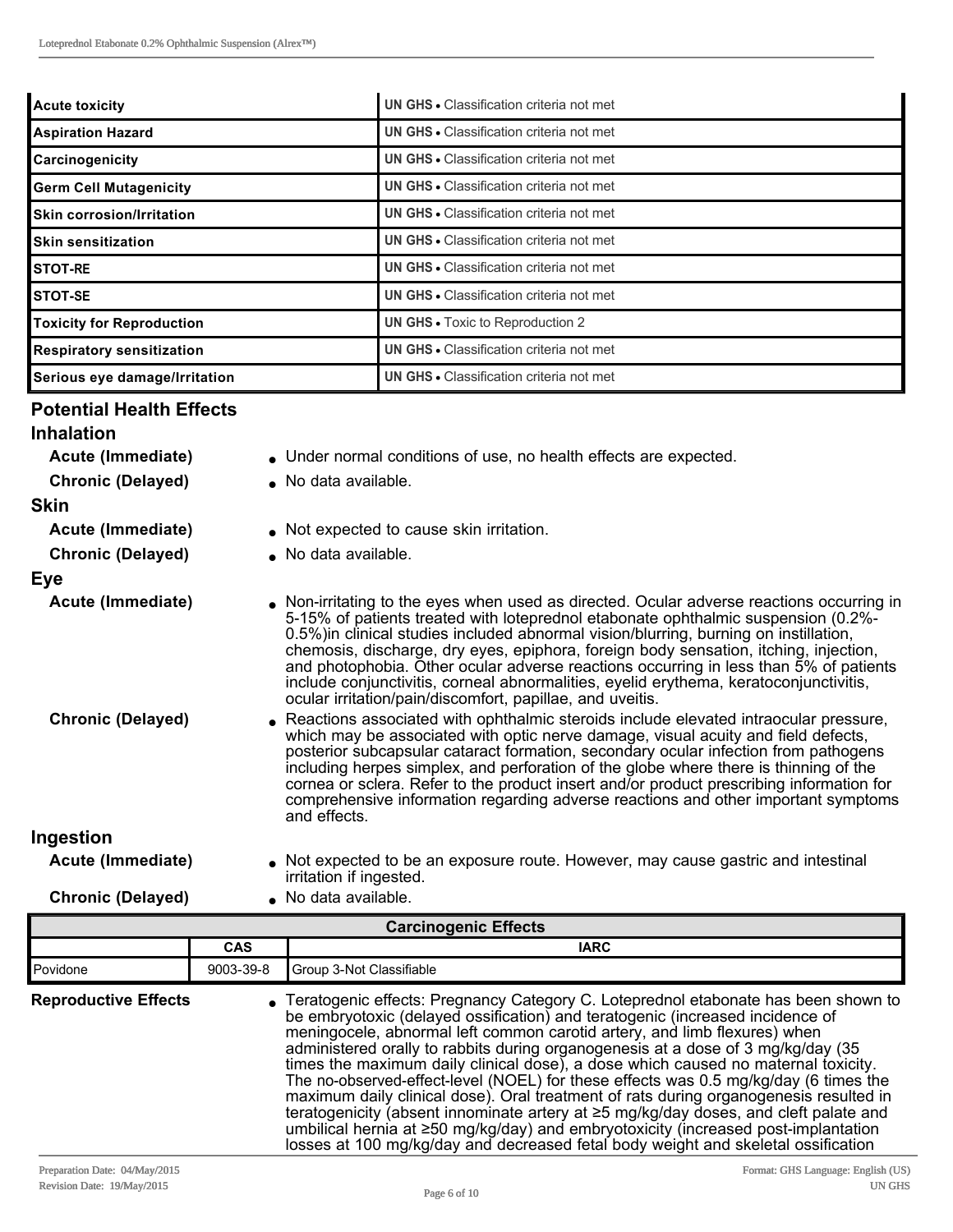with ≥50 mg/kg/day). Treatment of rats with 0.5 mg/kg/day (6 times the maximum clinical dose) during organogenesis did not result in any reproductive toxicity. Loteprednol etabonate was maternally toxic (significantly reduced body weight gain during treatment) when administered to pregnant rats during organogenesis at doses of ≥5 mg/kg/day. Oral exposure of female rats to 50 mg/kg/day of loteprednol etabonate from the start of the fetal period through the end of lactation, a maternally toxic treatment regimen (significantly decreased body weight gain), gave rise to decreased growth and survival, and retarded development in the offspring during lactation; the NOEL for these effects was 5 mg/kg/day. Loteprednol etabonate had no effect on the duration of gestation or parturition when administered orally to pregnant rats at doses up to 50 mg/kg/day during the fetal period.

#### **Section 12 Ecological Information**

#### **Toxicity**

• This material has not been tested for environmental effects.

#### **Persistence and degradability**

 $\bullet$  No data available.

#### **Bioaccumulative potential**

• No data available

**Mobility in Soil**

 $\bullet$  No data available

**Other adverse effects**

# **Section 13 Disposal Considerations**

#### **Waste treatment methods**

- **Product waste lace in Archaracterizations and compliance with applicable laws are the responsibility** solely of the waste generator.
- 
- **Packaging waste lies in Dispose of content and/or container in accordance with local, regional, national, and/or**

# international regulations.

#### **Section 14 Transport Information**

|                  | UN<br>number | <b>UN proper shipping</b><br>name | <b>Transport hazard class</b><br>(es) | Packing<br>group | <b>Environmental</b><br>hazards |
|------------------|--------------|-----------------------------------|---------------------------------------|------------------|---------------------------------|
| <b>DOT</b>       | <b>NDA</b>   | Not regulated                     | <b>NDA</b>                            | <b>NDA</b>       | <b>NDA</b>                      |
| <b>TDG</b>       | <b>NDA</b>   | Not regulated                     | <b>NDA</b>                            | <b>NDA</b>       | <b>NDA</b>                      |
| <b>IMO/IMDG</b>  | <b>NDA</b>   | Not regulated                     | <b>NDA</b>                            | <b>NDA</b>       | <b>NDA</b>                      |
| <b>IATA/ICAO</b> | <b>NDA</b>   | Not regulated                     | <b>NDA</b>                            | <b>NDA</b>       | <b>NDA</b>                      |

**Special precautions for user** . No data available

**Transport in bulk according to Annex II of MARPOL 73/78 and the IBC Code**

 $\bullet$  No data available

# **Section 15 Regulatory Information**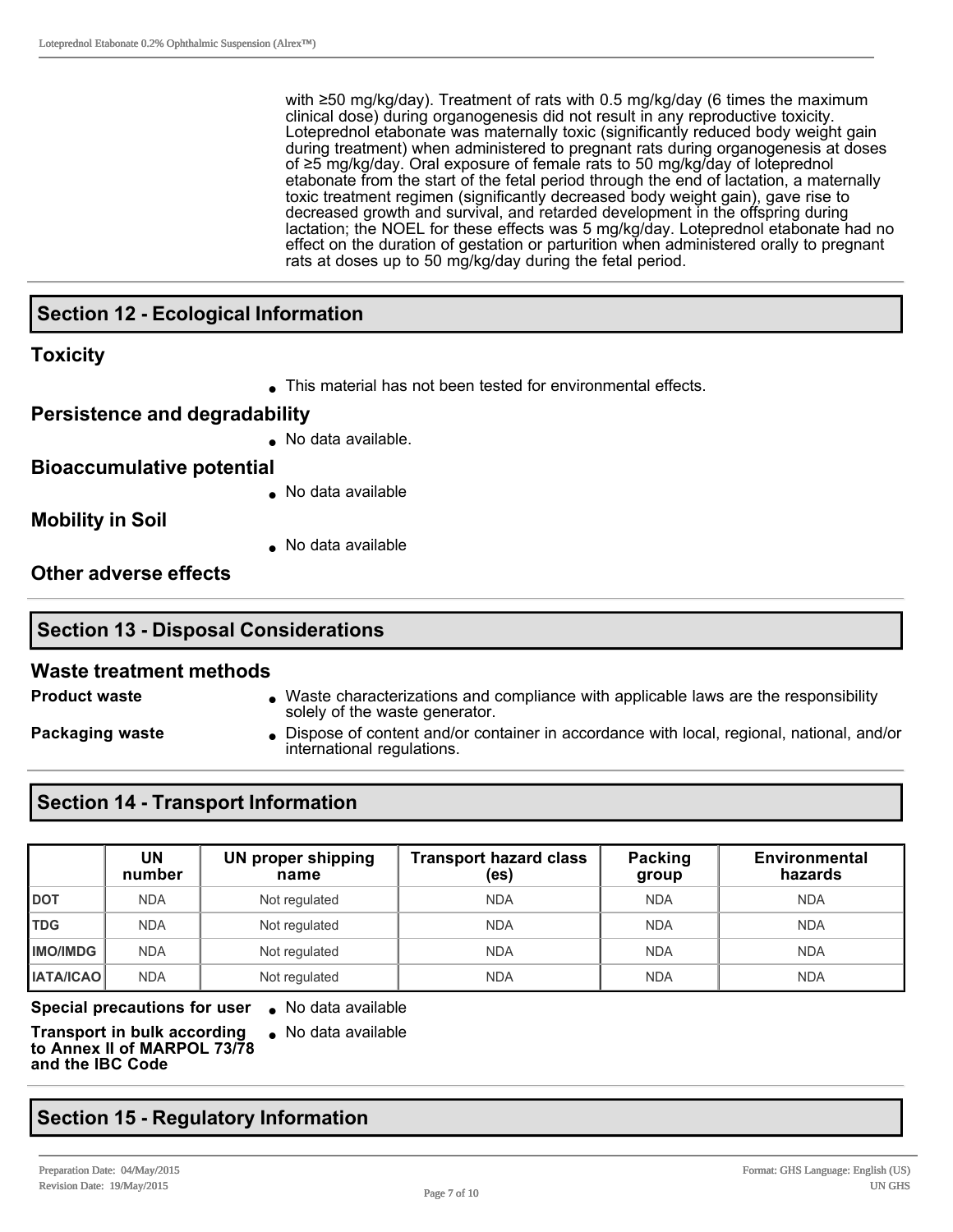## **Safety, health and environmental regulations/legislation specific for the substance or mixture SARA Hazard Classifications** . No data available

| Inventory                                |            |                   |                  |             |
|------------------------------------------|------------|-------------------|------------------|-------------|
| Component                                | <b>CAS</b> | <b>Canada DSL</b> | <b>EU EINECS</b> | <b>TSCA</b> |
| Edetate Disodium<br>Dihydrate            | 139-33-3   | Yes               | Yes              | Yes         |
| Benzalkonium<br><b>Chloride Solution</b> | 139-07-1   | Yes               | Yes              | Yes         |
| Glycerine                                | 56-81-5    | Yes               | Yes              | Yes         |
| Loteprednol<br>Etabonate                 | 82034-46-6 | No                | <b>No</b>        | <b>No</b>   |
| Tyloxapol                                | 25301-02-4 | Yes               | No               | No          |
| Povidone                                 | 9003-39-8  | Yes               | <b>No</b>        | Yes         |
| Water                                    | 7732-18-5  | Yes               | Yes              | Yes         |

## **Canada**

| Labor<br><b>Canada - WHMIS - Classifications of Substances</b> |               |                                                                                                   |
|----------------------------------------------------------------|---------------|---------------------------------------------------------------------------------------------------|
| • Povidone                                                     | 9003-39-8     | Uncontrolled product<br>according to WHMIS<br>classification criteria (listed<br>under Providone) |
| • Edetate Disodium Dihydrate                                   | 139-33-3      | Uncontrolled product<br>according to WHMIS<br>classification criteria (including<br>$3.5\%$       |
| • Glycerine                                                    | $56 - 81 - 5$ | Uncontrolled product<br>according to WHMIS<br>classification criteria                             |
| • Benzalkonium Chloride Solution                               | 139-07-1      | Not Listed                                                                                        |
| • Tyloxapol                                                    | 25301-02-4    | Not Listed                                                                                        |
| • Water                                                        | 7732-18-5     | Uncontrolled product<br>according to WHMIS<br>classification criteria                             |
| • Loteprednol Etabonate                                        | 82034-46-6    | Not Listed                                                                                        |
|                                                                |               |                                                                                                   |

#### **Environment**

| <b>Canada - DWQ (Drinking Water Quality) - IMACs</b> |               |            |
|------------------------------------------------------|---------------|------------|
| • Povidone                                           | 9003-39-8     | Not Listed |
| • Edetate Disodium Dihydrate                         | 139-33-3      | Not Listed |
| • Glycerine                                          | $56 - 81 - 5$ | Not Listed |
| • Benzalkonium Chloride Solution                     | 139-07-1      | Not Listed |
| • Tyloxapol                                          | 25301-02-4    | Not Listed |
| • Water                                              | 7732-18-5     | Not Listed |
| • Loteprednol Etabonate                              | 82034-46-6    | Not Listed |

#### **United States**

| ⊺Environment⊺<br>U.S. - CERCLA/SARA - Hazardous Substances and their Reportable Quantities |                |            |
|--------------------------------------------------------------------------------------------|----------------|------------|
| • Povidone                                                                                 | 9003-39-8      | Not Listed |
| • Edetate Disodium Dihydrate                                                               | $139 - 33 - 3$ | Not Listed |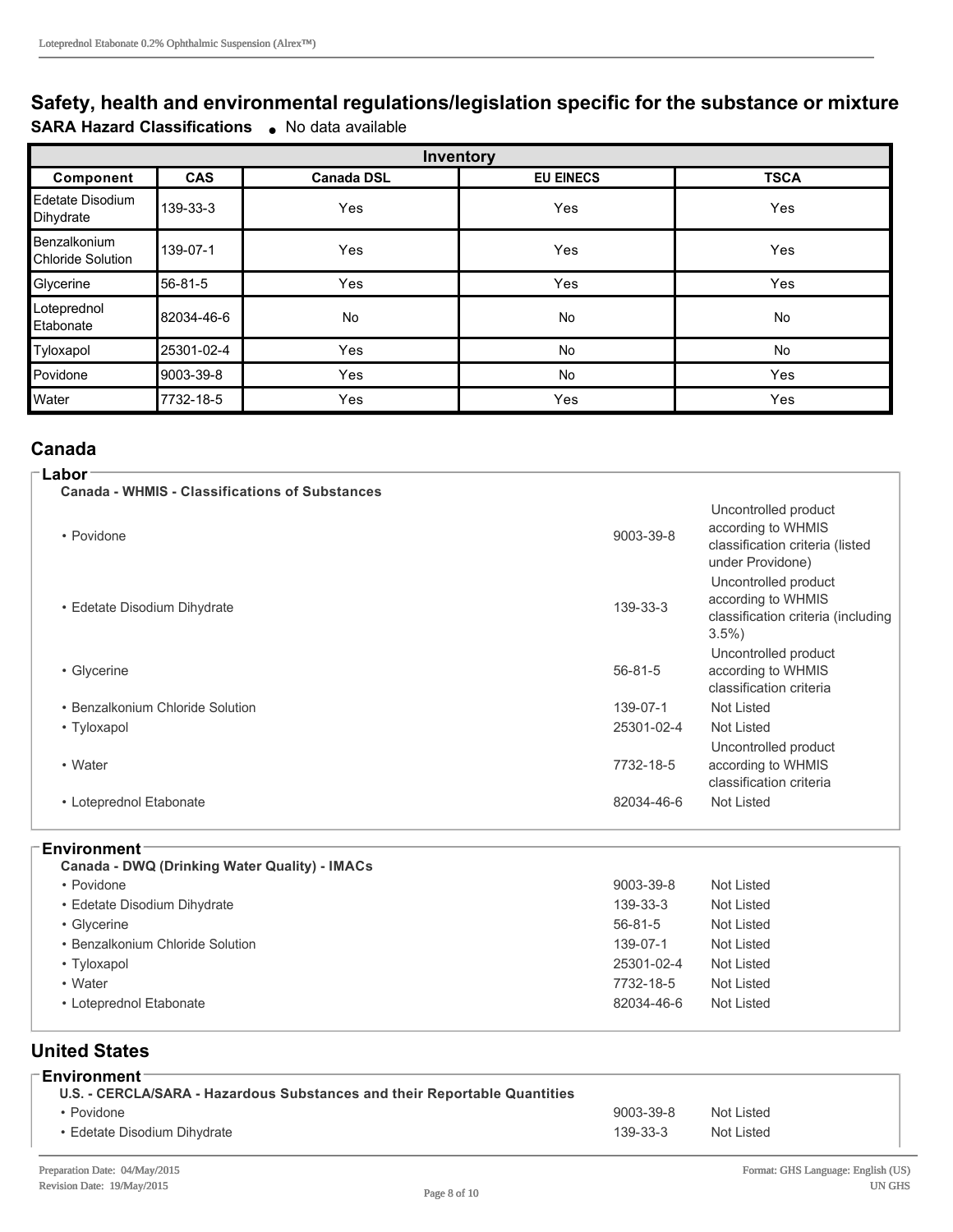| • Glycerine                      | $56 - 81 - 5$ | Not Listed |
|----------------------------------|---------------|------------|
| • Benzalkonium Chloride Solution | 139-07-1      | Not Listed |
| • Tyloxapol                      | 25301-02-4    | Not Listed |
| • Water                          | 7732-18-5     | Not Listed |
| • Loteprednol Etabonate          | 82034-46-6    | Not Listed |

#### **United States California**

| <b>Environment</b>                                                  |               |                   |
|---------------------------------------------------------------------|---------------|-------------------|
| U.S. - California - Proposition 65 - Carcinogens List               |               |                   |
| • Povidone                                                          | 9003-39-8     | Not Listed        |
| • Edetate Disodium Dihydrate                                        | 139-33-3      | <b>Not Listed</b> |
| • Glycerine                                                         | $56 - 81 - 5$ | <b>Not Listed</b> |
| • Benzalkonium Chloride Solution                                    | 139-07-1      | Not Listed        |
| • Tyloxapol                                                         | 25301-02-4    | Not Listed        |
| • Water                                                             | 7732-18-5     | <b>Not Listed</b> |
| • Loteprednol Etabonate                                             | 82034-46-6    | <b>Not Listed</b> |
| U.S. - California - Proposition 65 - Developmental Toxicity         |               |                   |
| • Povidone                                                          | 9003-39-8     | <b>Not Listed</b> |
| • Edetate Disodium Dihydrate                                        | 139-33-3      | <b>Not Listed</b> |
| • Glycerine                                                         | $56 - 81 - 5$ | <b>Not Listed</b> |
| • Benzalkonium Chloride Solution                                    | 139-07-1      | Not Listed        |
| • Tyloxapol                                                         | 25301-02-4    | Not Listed        |
| • Water                                                             | 7732-18-5     | Not Listed        |
| • Loteprednol Etabonate                                             | 82034-46-6    | Not Listed        |
| U.S. - California - Proposition 65 - Reproductive Toxicity - Female |               |                   |
| • Povidone                                                          | 9003-39-8     | Not Listed        |
| • Edetate Disodium Dihydrate                                        | 139-33-3      | Not Listed        |
| • Glycerine                                                         | $56 - 81 - 5$ | Not Listed        |
| • Benzalkonium Chloride Solution                                    | 139-07-1      | <b>Not Listed</b> |
| • Tyloxapol                                                         | 25301-02-4    | <b>Not Listed</b> |
| • Water                                                             | 7732-18-5     | Not Listed        |
| • Loteprednol Etabonate                                             | 82034-46-6    | Not Listed        |
| U.S. - California - Proposition 65 - Reproductive Toxicity - Male   |               |                   |
| • Povidone                                                          | 9003-39-8     | <b>Not Listed</b> |
| • Edetate Disodium Dihydrate                                        | 139-33-3      | Not Listed        |
| • Glycerine                                                         | $56 - 81 - 5$ | <b>Not Listed</b> |
| • Benzalkonium Chloride Solution                                    | 139-07-1      | Not Listed        |
| • Tyloxapol                                                         | 25301-02-4    | Not Listed        |
| • Water                                                             | 7732-18-5     | <b>Not Listed</b> |
| • Loteprednol Etabonate                                             | 82034-46-6    | Not Listed        |
|                                                                     |               |                   |

## **Section 16 - Other Information**

#### **Last Revision Date .** 04/May/2015

- 
- **Preparation Date e** 04/May/2015
- 
- **Disclaimer/Statement of Liability**
- $\bullet$  To the best of our knowledge, the information contained herein is accurate. However, neither Bausch & Lomb, Inc. nor any of its subsidiaries assumes any liability whatsoever for the accuracy or completeness of the information contained herein.